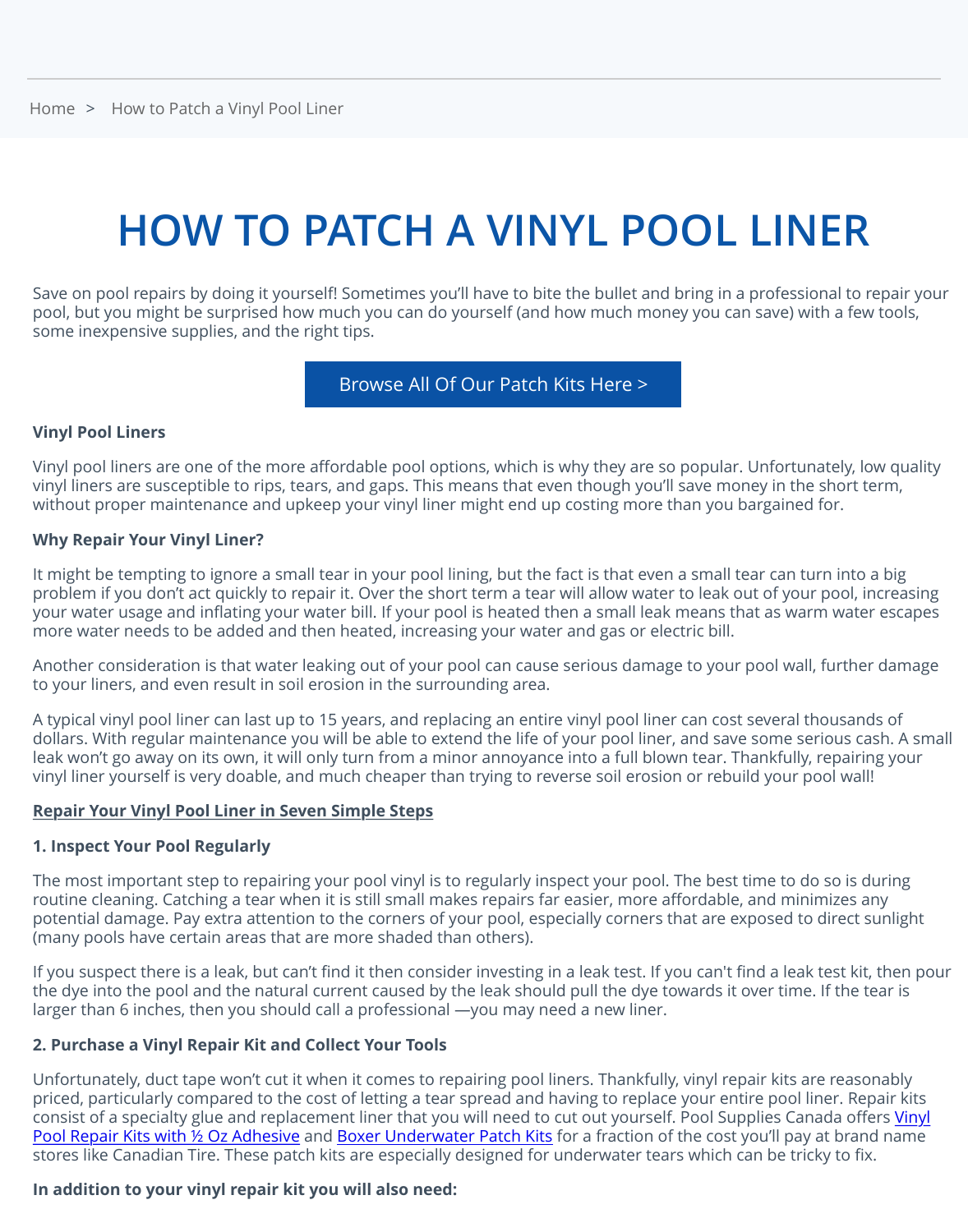measure the size of the tear (an approximation will do, no need to bring a ruler with you).

#### **4. Cut Round Corners on the Patch**

Cut your patch two to four inches larger than the tear itself. This extra material will prevent the tear from will also cover any minor damage that you can't see. Be sure to round the corners of your patch for the be

#### **5. Apply Glue**

Apply the adhesive to the inside of the patch. Make sure that you spread the glue evenly. You may want to over on itself and manipulate it between your fingers to spread the glue across the entire surface. Unfold underwater repairs, ensure that you are using a specialty underwater repair kit. Do not drain your pool as actually cause further liner damage. Follow the steps as above but do not unfold the patch, instead swim to the tear. When you reach the damaged area underwater, unfold the patch and apply it immediately to the out all water bubbles.

#### **6. Patch the Tear**

Place the patch over the tear and gently work your fingers over it from the inside moving out in order to for bubbles which could weaken the repair. Then firmly hold the patch in place for a few minutes to ensure that it

#### **7. Let it Dry**

For dry repairs, allow for a minimum of 24 hours for the glue to take hold. During this time make sure that disturbs the patch. For underwater repairs you should allow for even longer drying time. Do not disturb the patch for least 48 hours and allow four to seven days for full cure.

Browse All Of Our Patch Kits Here >



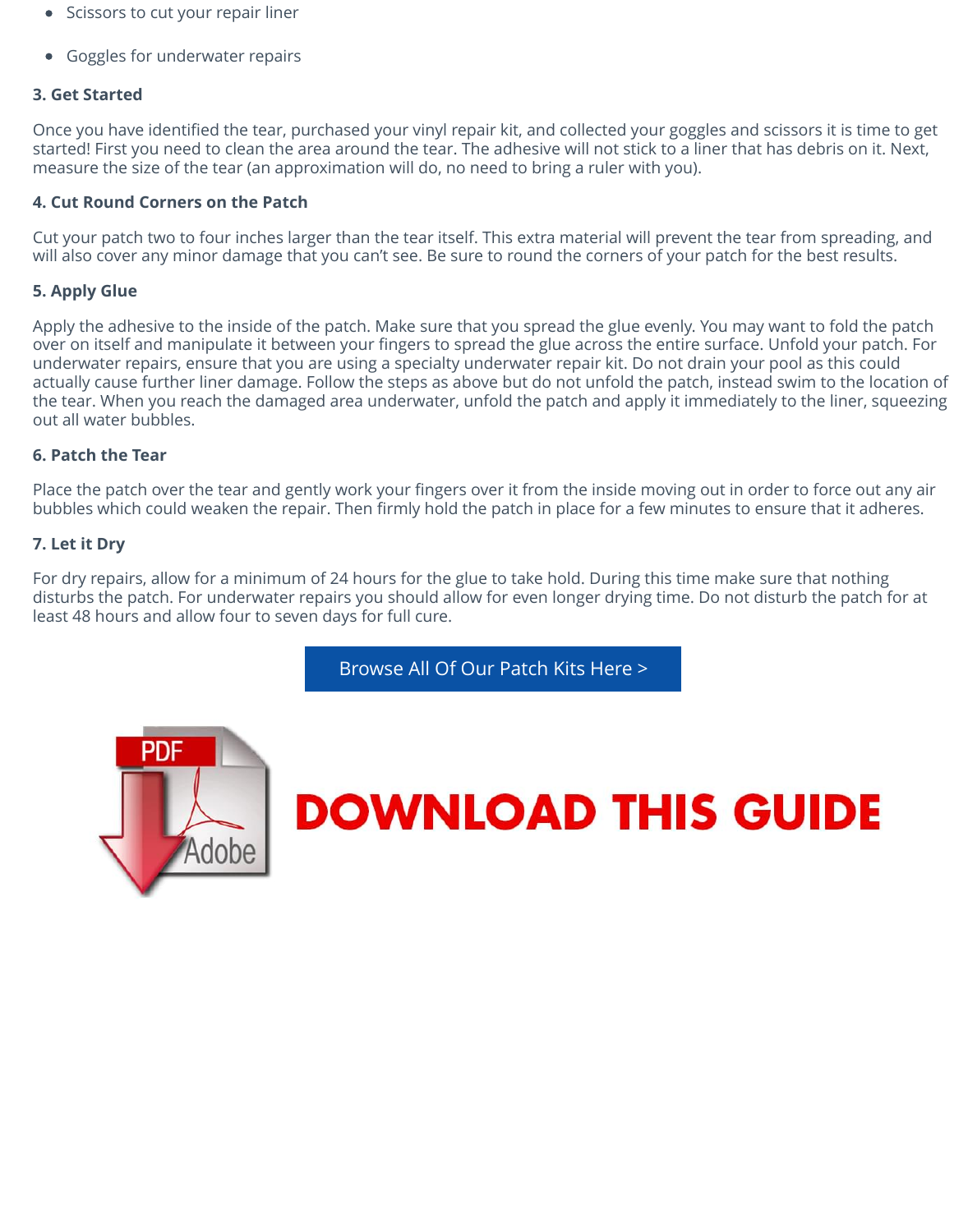



# **APolaris**



# FLUIDRA  $\bigwedge$   $\bigcup$   $\bigcup$   $\bigcup$   $\bigcup$   $\bigcup$



[View All](https://www.poolsuppliescanada.ca/zodiac.html) [Brands](https://www.poolsuppliescanada.ca/dolphin.html)

Subscribe for our Promotions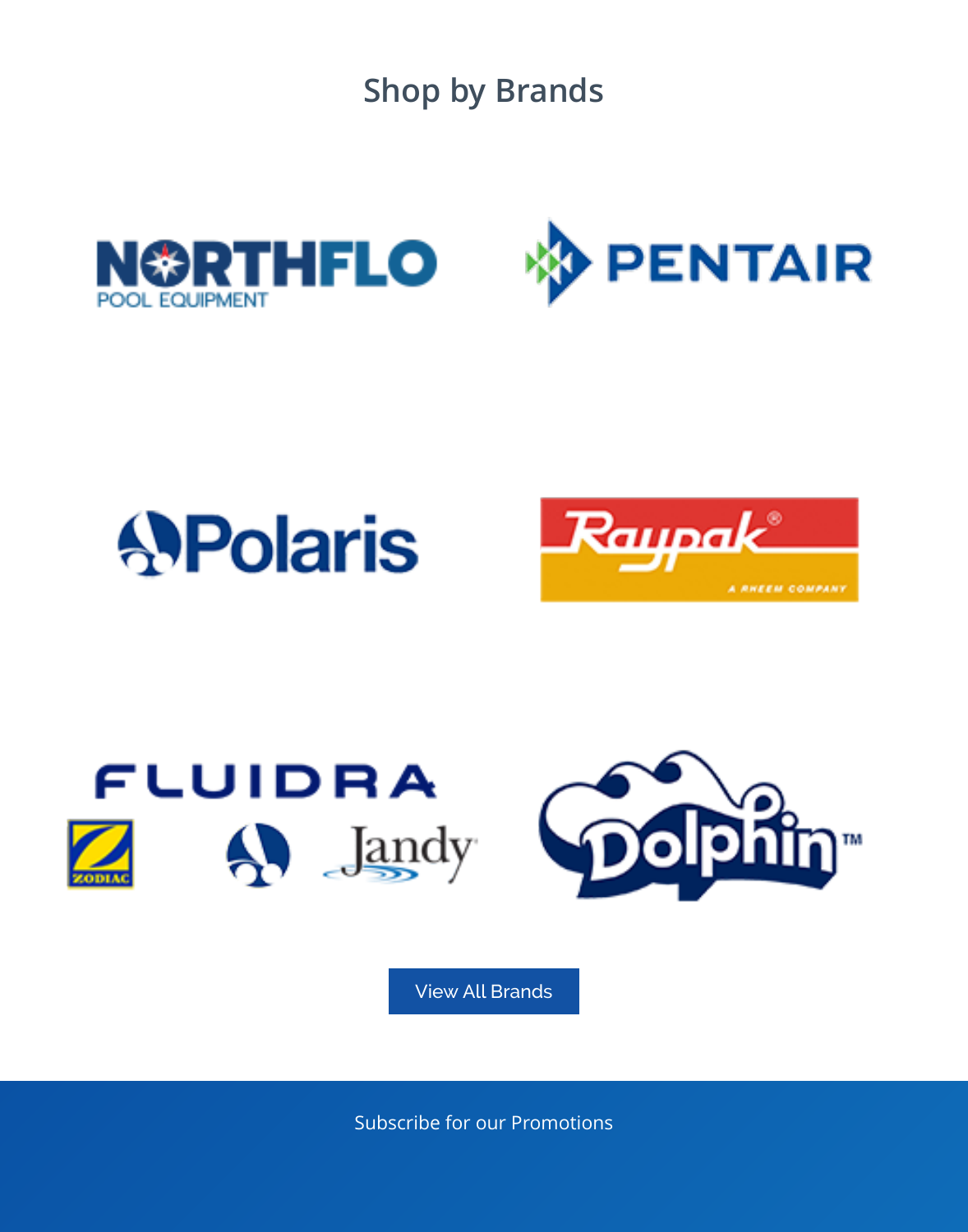## **!**

#### **COVID-19 UPDATE: Our website remains open and active online during this difficult time.**

For the health and well-being of everyone, our customer service team is working remotely to answer your email and phone inquiries. We are committed to supplying our customers with the high level of service they have come to expect from Pool Supplies Canada and as such, our shipping times remain unaffected. We are monitoring the situation and will provide further updates as needed.

| Orders                   |  |
|--------------------------|--|
| Support                  |  |
| Information              |  |
| <b>Get Expert Advice</b> |  |

**1** [1-888-992-9952](https://www.poolsuppliescanada.ca/service-referral-network.html)

Have a question or need help? Our friendly and knowledgeable team of pool experts are help - we're just a call, click or email away!